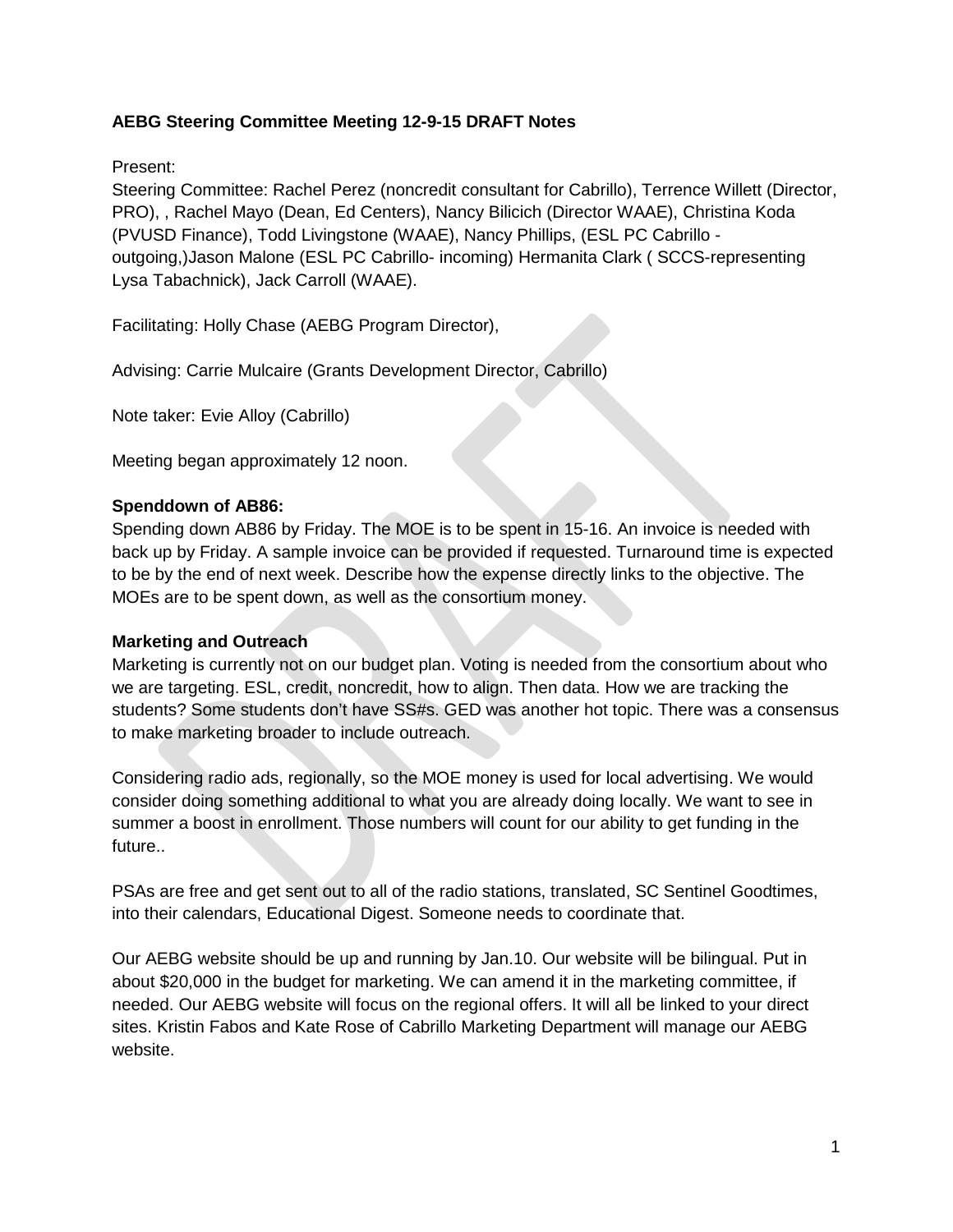Cabrillo is switching to electronic schedules. They will be online. Send out and print Postcards. Movement is more to target marketing than the blanket marketing of the past.

Decide what is going to be offered in summer now, what levels of instruction, then hire the teachers. Figure out the classes. La Ganga newspaper. A newspaper in Watsonville (Spanish) ESL population. Talk to Kristin Fabos, Cabrillo Marketing Director, if we wanted to do x number of newspaper ads, what is the cost?

Adult Ed had a green garden program. \$3,000 for radio ads was the budget. Also print and send out a postcard to the Santa Cruz community. A flyer went home with every kid (bilingual). Printing the flyer and also someone who drops the flyer off at the schools. It is an easy way to market the Spanish parent groups.

#### **Honorariums:**

Who should be paid and who is not being paid? If you are full time you are exempted from this. There will be a template and a stipend for that. Each working group will be different. Some will do more and some will do less. What are your recommendations for your budgets for this?

SSCS Adult Ed are paid \$33.96 per hour and it is going up another \$1.04. Per hour vs. an honorarium for the whole project. There is a negotiated salary schedule for STRS. SSCS gets fined if we do not pay on a salary schedule. It is hourly. We have something in writing of what we have to do.

Last year we gave everyone a set fee for AB86. Last year the Foundation paid. Everyone got \$100 per meeting. Meetings were 2 hours. Averaging \$50 per hour for meeting time. The meeting participants had to fill out a contract and W9. The Foundation was paid \$50 per check they issued to each participant.

Pay more for the lead of the working groups? Suggested amount is at \$100 per hour.

### **Working Groups:**

Start the working groups in January, over the break, to have a rough work plan and budget by February.

We are looking to create a work plan over Jan and Feb. Each member would contribute 20 hours and would get \$800. We need to know what to set aside to spend in the first quarter. There needs to be a job description, what is expected, deliverables, etc. List the job duties. The objective and the goal you need to reach.

Objective of the working groups:

- -identify task
- -timeline
- -work plan
- -budget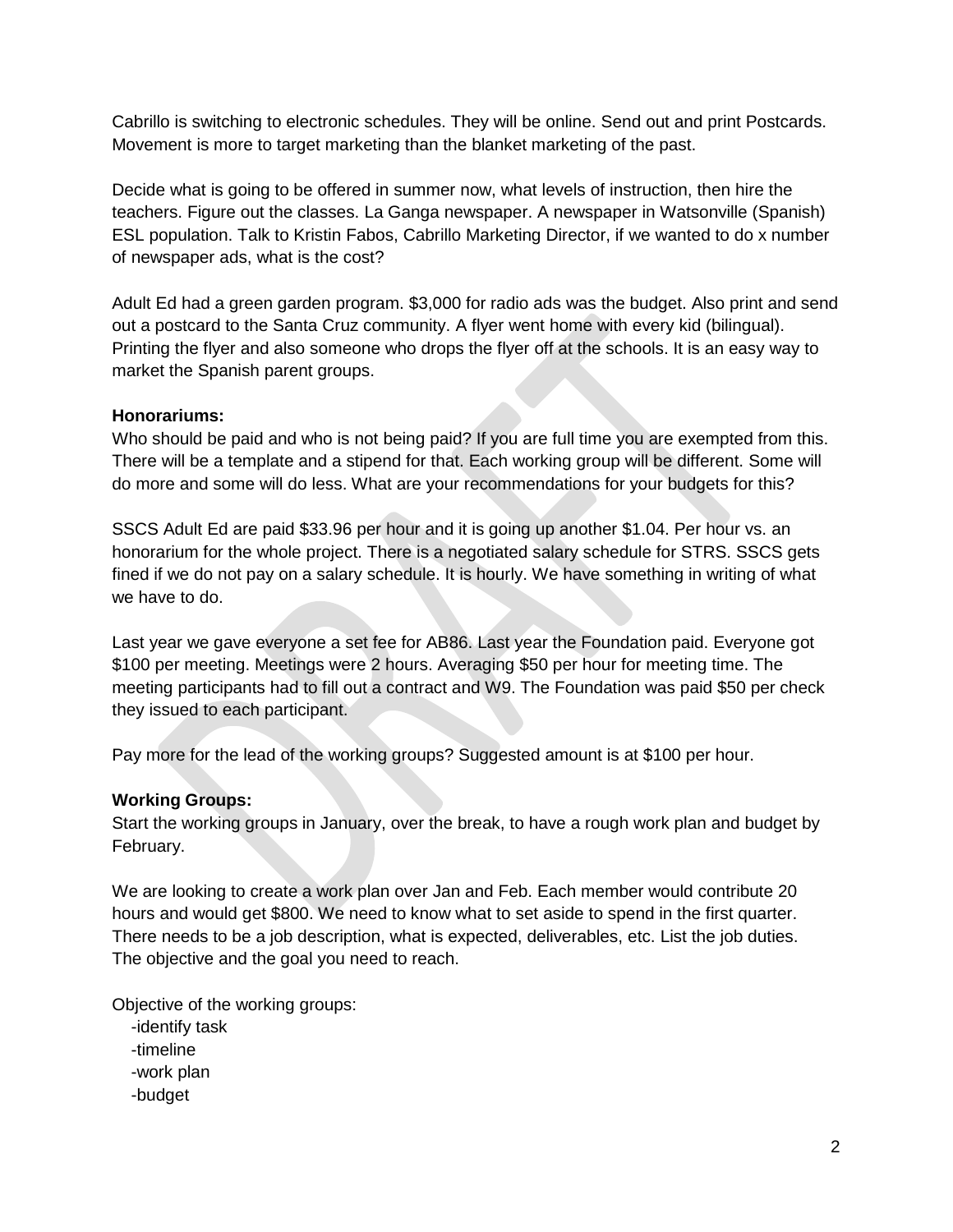We could start as early as Jan. 4. Last year we met on Fridays.--that worked best. As long as you are doing your work. You get paid. You just need to make up the work if you can't be at the meeting. The main issue is that everyone is communicating clearly with each other.

### **Tracking Student Employment:**

We need to be tracking student employment. What Cabrillo uses for tracking is the Employment Outcomes Survey (EOS). The goal is for all colleges to use the same instrument. A Centralized state approach.

An assumption made that employment outcome is what we want to track.

There are a number of students enrolled, a number of completers. Adult Ed defines it a little differently. Our adult school has experience with surveys .Adult Ed had a Perkins grant that has us look the following year backwards to find out employment outcome. Are you employed the day you graduate? We have a challenge of people changing residences, emails and phone numbers.

Someone exits our program and they take the GED. We don't have the information anymore. All their contact numbers change.

We can use more staff in helping to get that data. It requires a lot of effort.

### **Deadlines:**

Recommended that our deadlines not be in conflict with other deadlines. We have to complete a year end close first to provide data.

Reporting deadlines for AEBG are Jan. 16 and the second one will be due in July.

# **Summer Program:**

A summer program? Usually advertised by a flyer, word of mouth, and our school messenger. SCCS used to have a course catalog. For ESL it wasn't about the catalog, it was word of mouth, reminding them classes were starting. La familia and LA bonda, with shorter staff we have not been able to go back to those sources, public libraries, it takes a person to go to the flea market to distribute flyers.

How was summer school going to be funded? Our students need to know now if there will be a summer program. They are used to taking off the entire summer. Now is the time to plan it.

Karen Reyes does referral of services, CalWORKS, WIA, Making sure CalWORKS knows SCCS. CalWORKS jobs --everyone having a link. Students think they can come to Cabrillo with just a GED. They needed a GED for federal financial aid in the past. They want to go to Cabrillo to get continued education. It changes when they can get financial aid. Now the Ability to Benefit Test enables people to get financial aid. GED always get financial aid. A GED is a series of 4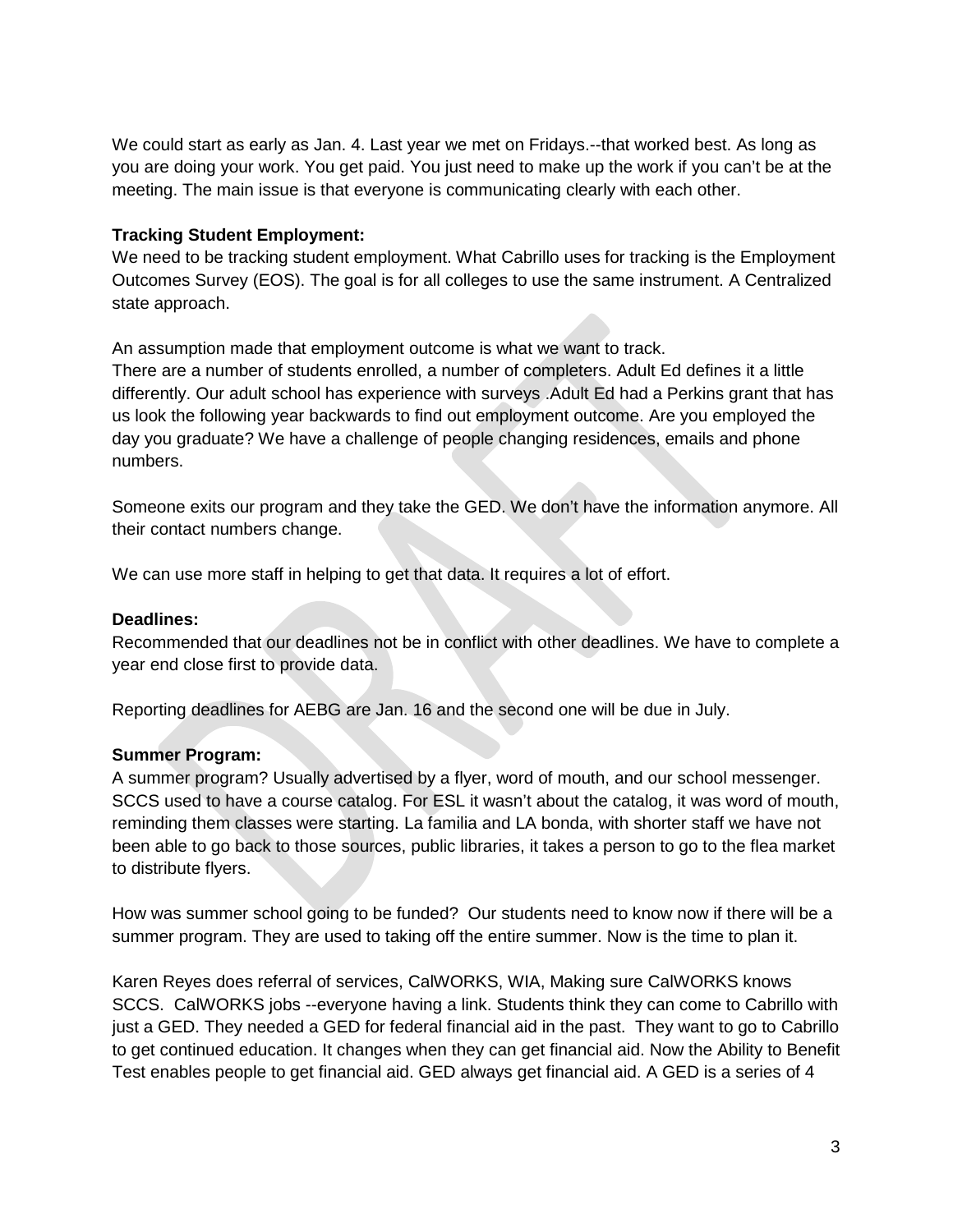tests now. You can be in and out in a month if you have that skill. There is no time requirement for the test.

A liaison is needed between Cabrillo and Adult Ed schools. They have them at the high schools but they don't go to the adult schools. A full time counselor specifically assigned to the adult schools.

## **Professional Development:**

Professional development. 2 trainings in Feb or March and then April and on Fridays Looking at honorariums for faculty. If we have an elementary school teacher, we want to focus on adult education and ESL. An all-day training. Adult learning theory and technology.

### **Next Steering Committee Meeting:**

The next Steering Committee meeting will be after the holidays, maybe mid-January. 2nd or 3rd week of January on a Friday. Expect to receive a doodle poll by email.

Meeting ended 2:04 pm

# **Teams:**

ESL - Lead Holly Chase

- 1. Amy Jewell Pajaro
- 2. Teresita Marchello Pajaro
- 3. CTE Cabrillo College Nancy Phillips (Jason Malone\*); ESL-Cynthia Stark
- 4. Rachel Perez Cabrillo College and recommended plan author
- 5. Santa Cruz Rep Janet Swann; Laurie Coleman?

CTE Apprenticeship - Lead - Jack Carroll? Andy Stone?

- 1. Andy Stone Workforce Development Board
- 2. Jack Carroll Pajaro
- 3. Leslie DeRose -Cabrillo College
- 4. Mark Hodges?
- 5. Santa Cruz City Schools?

Data/Research - Lead - Terrence/Terra?

- 1. Terrence Willett or Terra Morris Cabrillo College
- 2. Todd Livingstone Pajaro
- 3. Santa Cruz City Schools Hermanita Clark
- 4. Office of Education Jim Howes
- 5. Maria Dora Fuentes Pajaro
- 6. Andy Stone or one of his staff

Marketing and Outreach - Lead - Nancy and Todd

1. Nancy Bilicich and Todd Livingstone - Pajaro